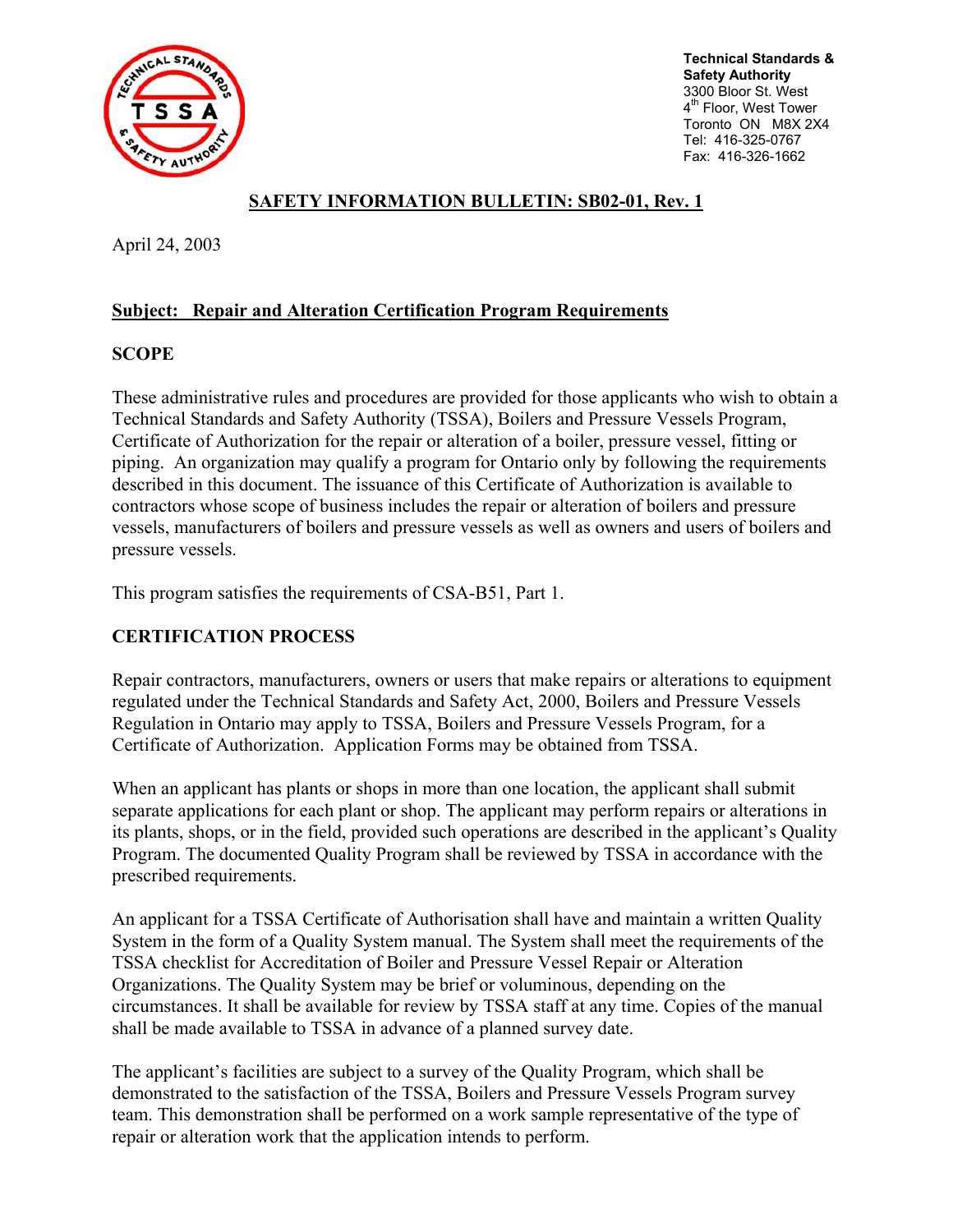The applicant shall have available for verification the latest edition and addenda of the National Board Inspection Code (NBIC) publication #NB-23, and the construction Code section(s) for the work to be performed.

The organization shall demonstrate sufficient implementation of the Quality Program to provide evidence of the organization's knowledge of welding, non-destructive examination, postweld heat treatment and other repair or alteration activities performed, appropriate for the requested scope of work. The demonstration may be performed using current work, a demonstration mock up, or a combination of both.

A recommendation to issue, renew, or withhold the Certificate of Authorization will be included in the TSSA survey report which will be forwarded to the TSSA Head Office for review and approval.

TSSA will provide training, reference materials and required forms to the applicant's staff on requirements for alterations / repairs.

TSSA reserves the rights to cancel, refuse to issue or renew such authorization where there is a valid reason for doing so. Upon acceptance of the Quality Program and payment of the required fees (including expenses), a Certificate of Authorization will be issued expiring on the triennial anniversary of the date of the Quality System review.

# **SIMPLIFIED REVIEW PROCESS**

Holders of ASME "S", "A", "M", "U", "U2", "PP", "H", "HLW" stamps, National Board "R" stamp or CSA-B51 Certificates of Authorization to manufacture Boilers and/or Pressure Vessels may apply for a Simplified Review Process. In this case the following requirements shall apply in addition to the other applicable details outlined in this document:

- An uncontrolled copy of the ASME or TSSA accepted quality manual with a supplement that addresses compliance with Parts RC and RD of the National Board Inspection Code shall be submitted to TSSA Head Office for review. The manual shall include samples of Repair and Alteration nameplates to be used.
- TSSA will provide training, reference materials and required forms to the applicant's staff on requirements for alterations / repairs.
- TSSA shall issue a separate Certificate of Authorization for Repairs and Alterations to successful applicants under this process.
- Fees will be charged based upon time spent on manual review, delivery of training, associated expenses and TSSA administrative costs.

## **RENEWAL OF CERTIFICATE**

The Certificate of Authorization is renewable every three years subject to a further survey and acceptance of the Quality Program by a designated representative of TSSA, Boilers and Pressure Vessels Program. Application for renewal shall be made at least three months prior to the expiration date of the Certificate of Authorization.